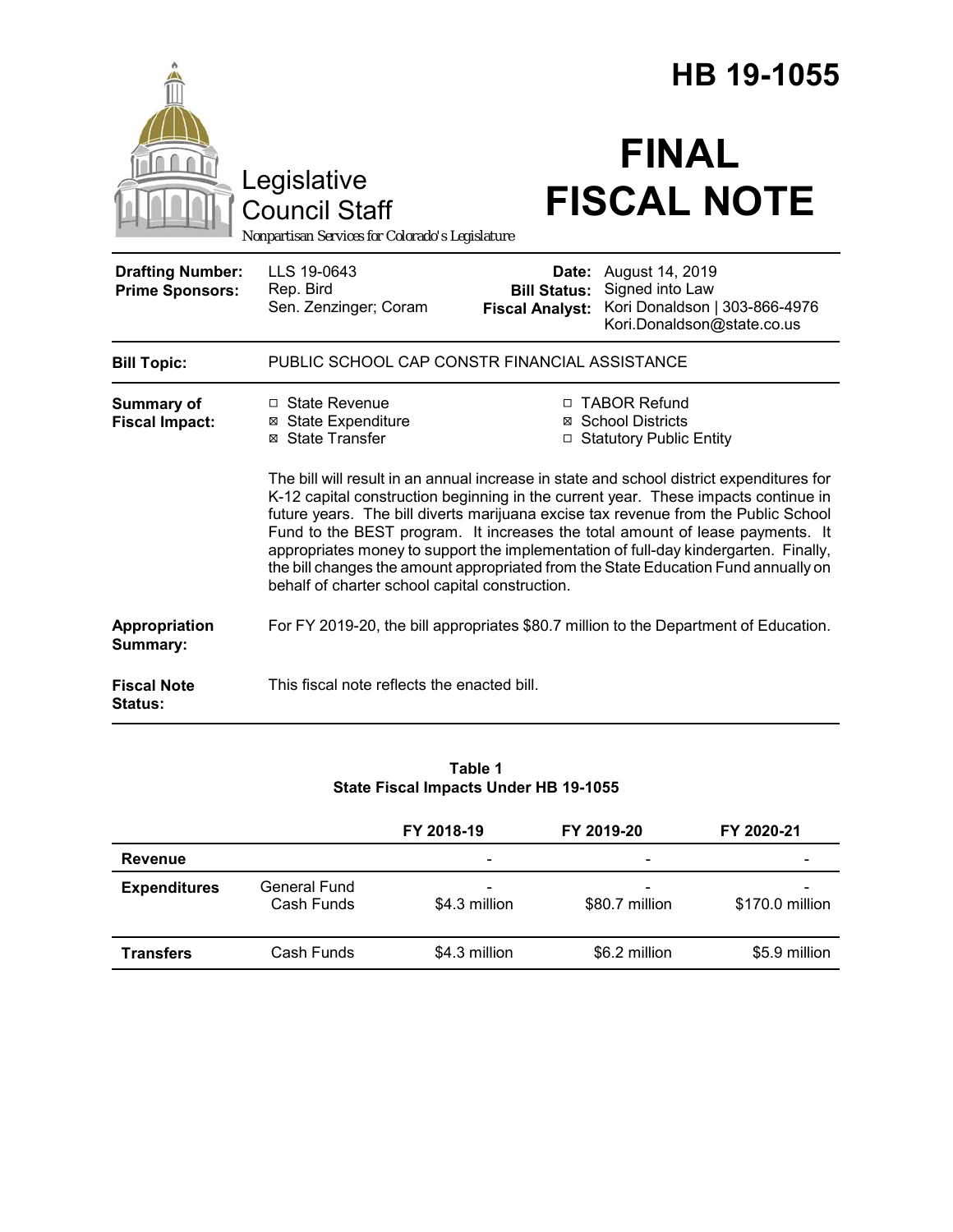August 14, 2019

# **Summary of Legislation**

**Lease payments.** Under the Building Excellent Schools Today (BEST) program, the State Treasurer may enter into lease-purchase agreements for public school capital construction projects. The maximum total annual amount of lease payments payable under these agreements may not exceed \$100 million in a fiscal year. The bill establishes the following incremental increase on lease payments:

- \$105 million in FY 2019-20; and
- \$110 million in FY 2020-21 and thereafter.

**BEST cash grants.** The bill increases the FY 2019-20 appropriation and establishes a FY 2020-21 appropriation from the assistance program to the Department of Education for the BEST cash grant program.

**Retail marijuana excise tax.** Current law provides that the greater of \$40 million or 90 percent of retail marijuana excise tax revenue annually collected is transferred to the Public School Capital Construction Assistance Fund (assistance fund) to support the BEST program and the remainder of the revenue is transferred to the Public School Fund. Beginning in FY 2019-20, the bill requires all retail marijuana excise tax revenue to be transferred to the assistance fund.

**Construction grants for full-day kindergarten.** The bill makes a FY 2019-20 appropriation from the assistance fund to support the implementation of full-day kindergarten. It also establishes a formula for distribution of the funds. At the end of FY 2019-20, any undistributed moneys are transferred back to the assistance fund.

**Increased funding for charter school capital construction.** The bill increases a FY 2018-19 appropriation from the assistance fund on behalf of charter school capital construction. The bill also changes the percentage of retail marijuana excise tax revenue credited to an account within the assistance fund for charter school capital construction from 12.5 percent to the percentage of the statewide pupil enrollment count enrolled in a charter school in the prior school year. Finally, the bill changes the amount of money annually appropriated from the State Education Fund for charter school capital construction from \$20 million a year to \$20 million a year annually adjusted for changes in charter school enrollment.

## **Background**

**BEST Program.** The BEST program was established in 2008 to provide grants to public schools to rebuild, repair, or replace the state's aging K-12 educational facilities. Grant awards for BEST-qualified projects may come in the form or either long-term financing through lease-purchase agreements called certificates of participation or cash awards. The source of state funds for the program is the assistance fund.

The BEST program is supported primarily by rent and royalty income earned on state trust lands administered by the State Land Board and retail marijuana excise tax revenue, but receives some additional funding from lottery proceeds and interest earnings. Current law credits the following revenue to the assistance fund:

• 50 percent of gross revenue from state school trust lands, with a minimum guarantee of \$40 million annually;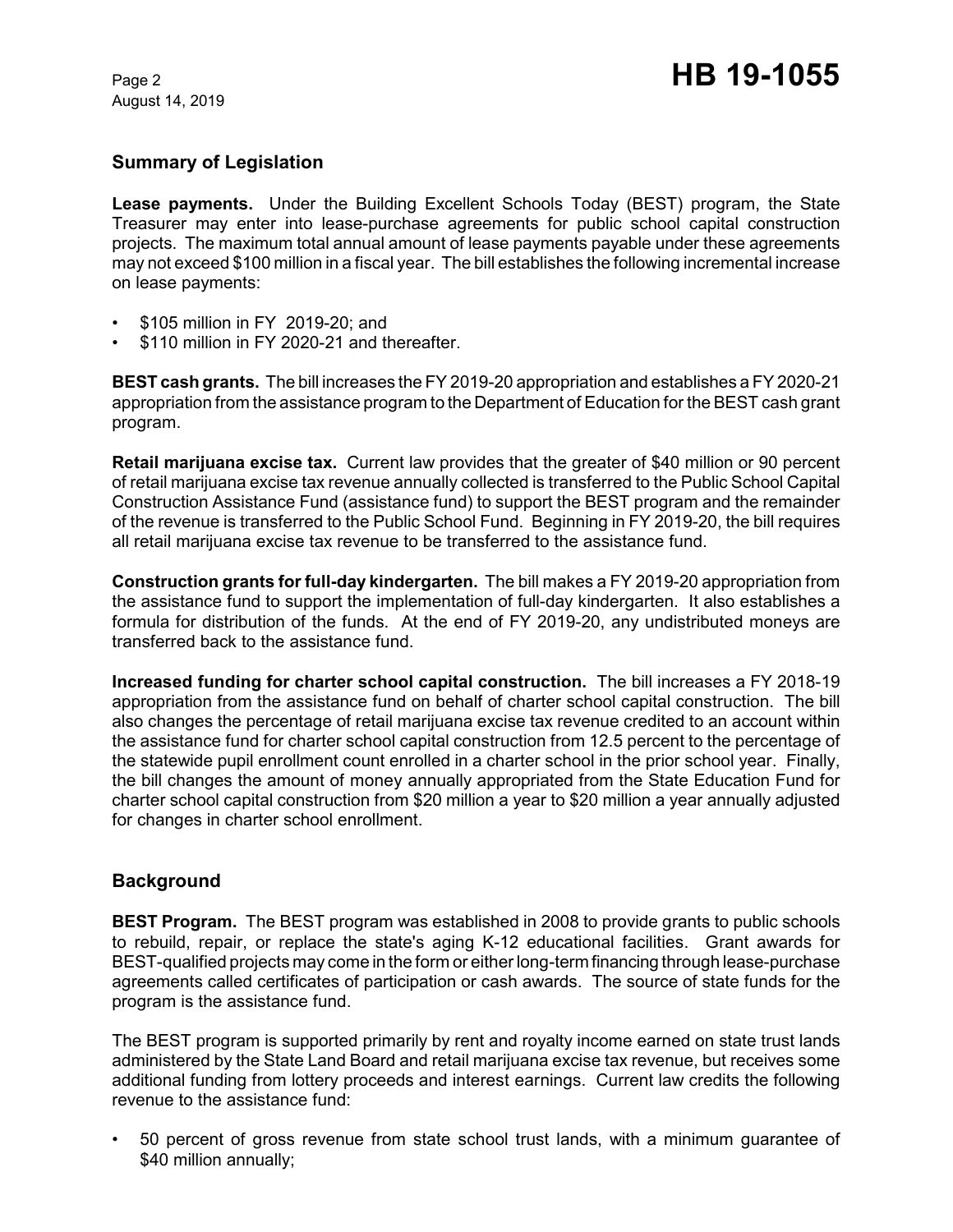- the greater of \$40 million or 90 percent of retail marijuana excise tax revenue annually collected;
- net proceeds from the sale of certificates of participation (COPs);
- lottery proceeds; and
- interest earnings.

Table 2 provides information on actual state revenue supporting the BEST program for FY 2014-15 through FY 2017-18.

| <b>Revenue Source</b>       | FY 2014-15    | FY 2015-16    | FY 2016-17    | FY 2017-18    |  |
|-----------------------------|---------------|---------------|---------------|---------------|--|
| State Land Board            | \$92,505,484  | \$65,802,073  | \$58,501,081  | \$69,227,578  |  |
| Marijuana Excise Tax        | \$23,949,565  | \$40,000,000  | \$40,000,000  | \$40,000,000  |  |
| <b>Proposition BB Funds</b> | \$0           | \$40,000,000  | \$0           | \$0           |  |
| Lottery Proceeds            | \$1,997,456   | \$8,070,499   | \$2,273,562   | \$4,117,403   |  |
| Interest Income             | \$2,032,658   | \$2,646,015   | \$4,099,368   | \$6,343,427   |  |
| <b>Total Revenue</b>        | \$120,485,163 | \$156,518,587 | \$104,874,011 | \$119,688,408 |  |

#### **Table 2 State Revenue for the BEST Program**

 *Source: Colorado Department of Education*

## **State Transfers**

The bill increases state transfers on behalf of charter school capital construction by \$4.3 million in FY 2018-19. Additionally, the bill increases state transfers on behalf of K-12 capital construction by up to \$6.2 million in FY 2019-20 and up to \$5.9 million in FY 2020-21 from additional retail marijuana excise tax revenue distributions to the assistance fund, and correspondingly reduces the amount transferred to the Public School Fund. Table 3 shows the amount of marijuana excise tax revenue that would be transferred to the assistance fund under current law and under House Bill 19-1055, based on the Legislative Council Staff March 2019 revenue forecast.

### **Table 3 Marijuana Excise Tax Revenue to Assistance Fund Under Current Law and HB 19-1055** *(Million Dollars)*

| <b>Fiscal Year</b> | <b>Marijuana Excise</b><br><b>Tax Revenue</b> | <b>Current Law</b> | HB 19-1055 | <b>Difference</b> |
|--------------------|-----------------------------------------------|--------------------|------------|-------------------|
| FY 2019-20         | \$62.5                                        | \$56.3             | \$62.5     | \$6.2             |
| FY 2020-21         | \$59.3                                        | \$53.4             | \$59.3     | \$5.9             |

 *Source: Legislative Council Staff March 2019 Revenue Forecast*

# **State Expenditures**

The bill increases expenditures on behalf of K-12 capital construction by up to \$4.3 million in FY 2018-19, \$80.7 million in FY 2019-20, and \$170 million in FY 2020-21 for COP lease-purchase agreements and cash awards under the BEST program.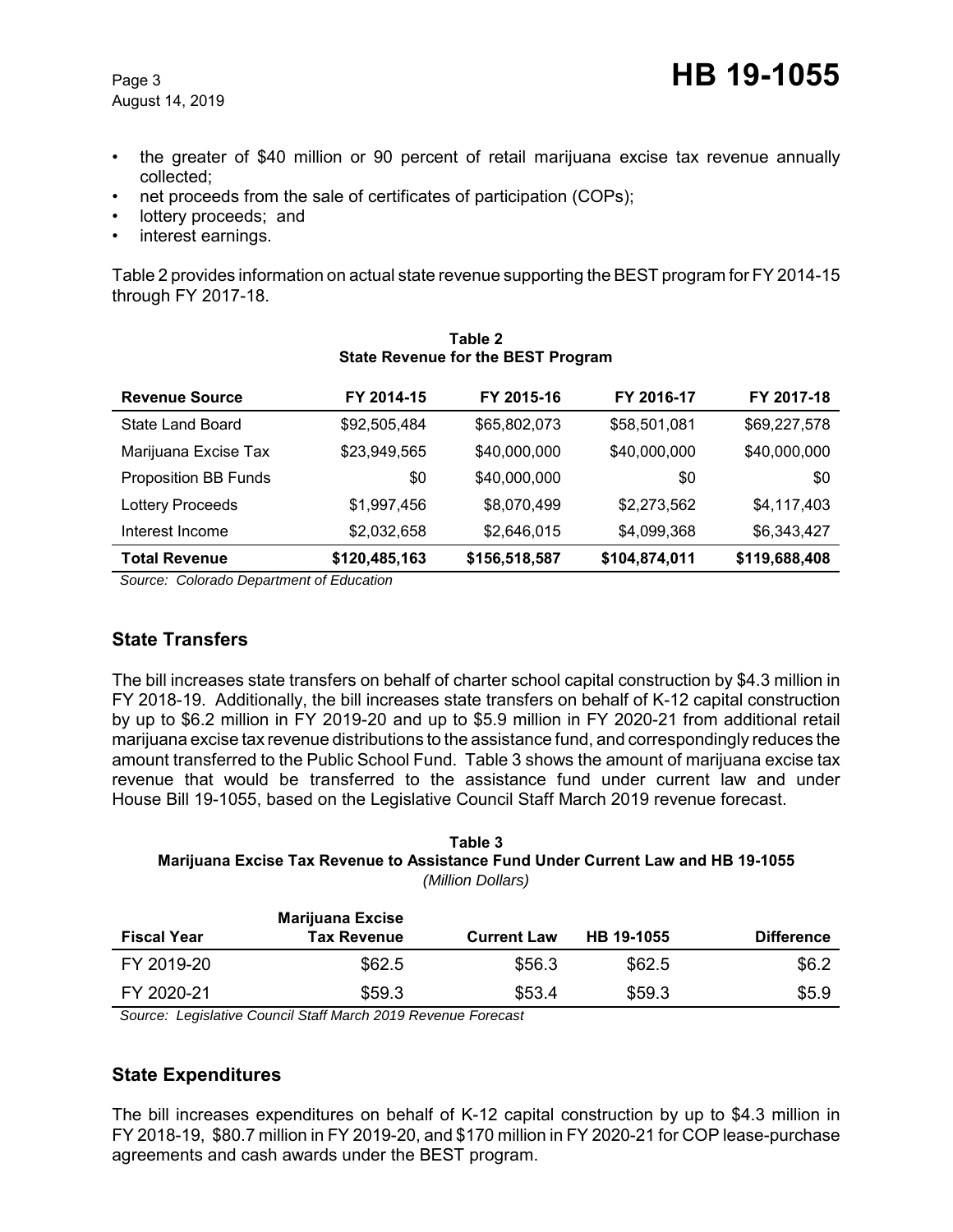August 14, 2019

For FY 2018-19, the bill is expected to increase expenditures for charter school capital construction by up to \$4.3 million, resulting from an increase in a transfer to an account in the assistance fund.

For FY 2019-20, the bill appropriates \$80 million from the assistance fund to the Department of Education, including \$5 million for increased lease payments, \$25 million for capital construction related to the implementation of full-day kindergarten, and \$50 million for the BEST cash grant program. Additionally, the bill increases an appropriation from the State Education Fund by \$0.6 million. This fiscal note assumes expenditures on behalf of the BEST program will correspondingly increase.

For FY 2020-21, the bill appropriates \$160 million from the assistance fund to the department for the cash grant program and increases the amount of lease payments that can be made by \$10 million. This fiscal note assumes expenditures on behalf of the BEST program will correspondingly increase.

**Department of Education.** An increase in appropriations to the program is anticipated to increase the number of grant awards and correspondingly increase program administration workload. The workload increase can be accomplished within existing appropriations.

**Increased funding for charter school capital construction.** The bill is expected to increase expenditures on behalf of state charter school capital construction in FY 2018-19 and beyond. These expenditure increases are reflected in the totals above. For FY 2018-19, the bill is expected to increase expenditures for charter school capital construction by up to \$4.3 million, resulting from an increase in a transfer to an account in the assistance fund. The FY 2019-20 increase is projected to be \$2.4 million and the FY 2020-21 increase is projected to be about \$2.2 million. The FY 2019-20 and FY 2020-21 amounts encompass changes in the allocation to the account in the assistance fund and an appropriation from the State Education Fund.

| Table 4                                                                                |
|----------------------------------------------------------------------------------------|
| <b>Moneys for Charter School Capital Construction Under Current Law and HB 19-1055</b> |
| (Million Dollars)                                                                      |

|                    | <b>Assistance Fund</b><br><b>Allocation</b> |               | <b>State Education</b><br><b>Fund Appropriation</b> |               |                       | <b>Totals</b>        |                   |
|--------------------|---------------------------------------------|---------------|-----------------------------------------------------|---------------|-----------------------|----------------------|-------------------|
| <b>Fiscal Year</b> | <b>Current</b><br>_aw                       | HВ<br>19-1055 | <b>Current</b><br>Law                               | HB<br>19-1055 | <b>Current</b><br>Law | <b>HB</b><br>19-1055 | <b>Difference</b> |
| FY 2018-19         | \$5.0                                       | \$9.3         | \$20.0                                              | \$20.0        | \$25.0                | \$29.3               | \$4.3             |
| FY 2019-20         | \$7.0                                       | \$8.7         | \$20.0                                              | \$20.7        | \$27.0                | \$29.4               | \$2.4             |
| FY 2020-21         | \$6.7                                       | \$7.6         | \$20.0                                              | \$21.3        | \$26.7                | \$28.9               | \$2.2             |

 *Source: Legislative Council Staff March 2019 Revenue Forecast*

*Charter school assistance fund allocation.* The bill increases the allocation from the assistance fund to the charter school facilities assistance account for FY 2019-20 and FY 2020-21. Under current law, the FY 2019-20 and FY 2020-21 allocation on behalf of charter school facility construction is based on a calculation of 12.5 percent of the forecast of total marijuana excise tax revenue. A new calculation under the bill is based on the percentage of the statewide pupil enrollment count enrolled in a charter school in the prior school year. The FY 2019-20 calculation is based on the FY 2018-19 percent of the total count of 13.9 percent. The FY 2020-21 calculation is based on the estimated FY 2019-20 percent of the total count of 14.3 percent.